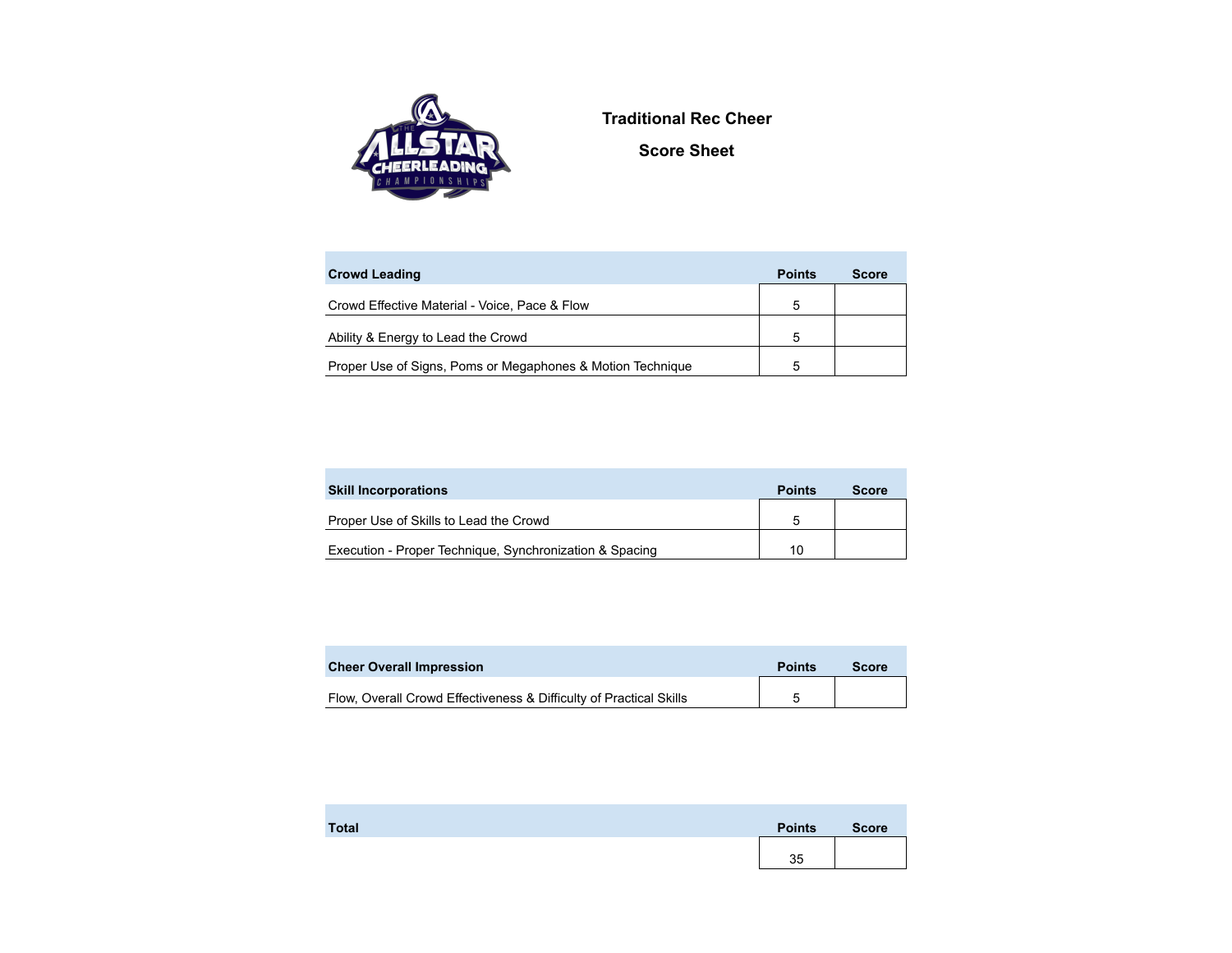

**Traditional Rec Cheer Score Sheet**

| <b>Partner Stunts</b>                                                     | <b>Points</b> | <b>Score</b> |
|---------------------------------------------------------------------------|---------------|--------------|
| Perfection of Skill - Proper Technique, Synchronization & Spacing         | 10            |              |
| Difficulty - Level of Skills, Number of Stunts Performed, Number of Bases | 5             |              |
| Used, Transitions & Variety                                               |               |              |

| <b>Pyramids</b>                                                           | <b>Points</b> | <b>Score</b> |
|---------------------------------------------------------------------------|---------------|--------------|
| Perfection of Skill - Proper Technique, Synchronization & Spacing         | 10            |              |
| Difficulty - Level of Skills, Number of Stunts Performed, Number of Bases | 5             |              |
| Used, Transitions & Variety                                               |               |              |

| <b>Building Overall Impression</b>  | <b>Points</b> | <b>Score</b> |
|-------------------------------------|---------------|--------------|
| <b>Transitions &amp; Creativity</b> |               |              |

| <b>Total</b> | <b>Points</b> | <b>Score</b> |
|--------------|---------------|--------------|
|              |               |              |
|              | 35            |              |